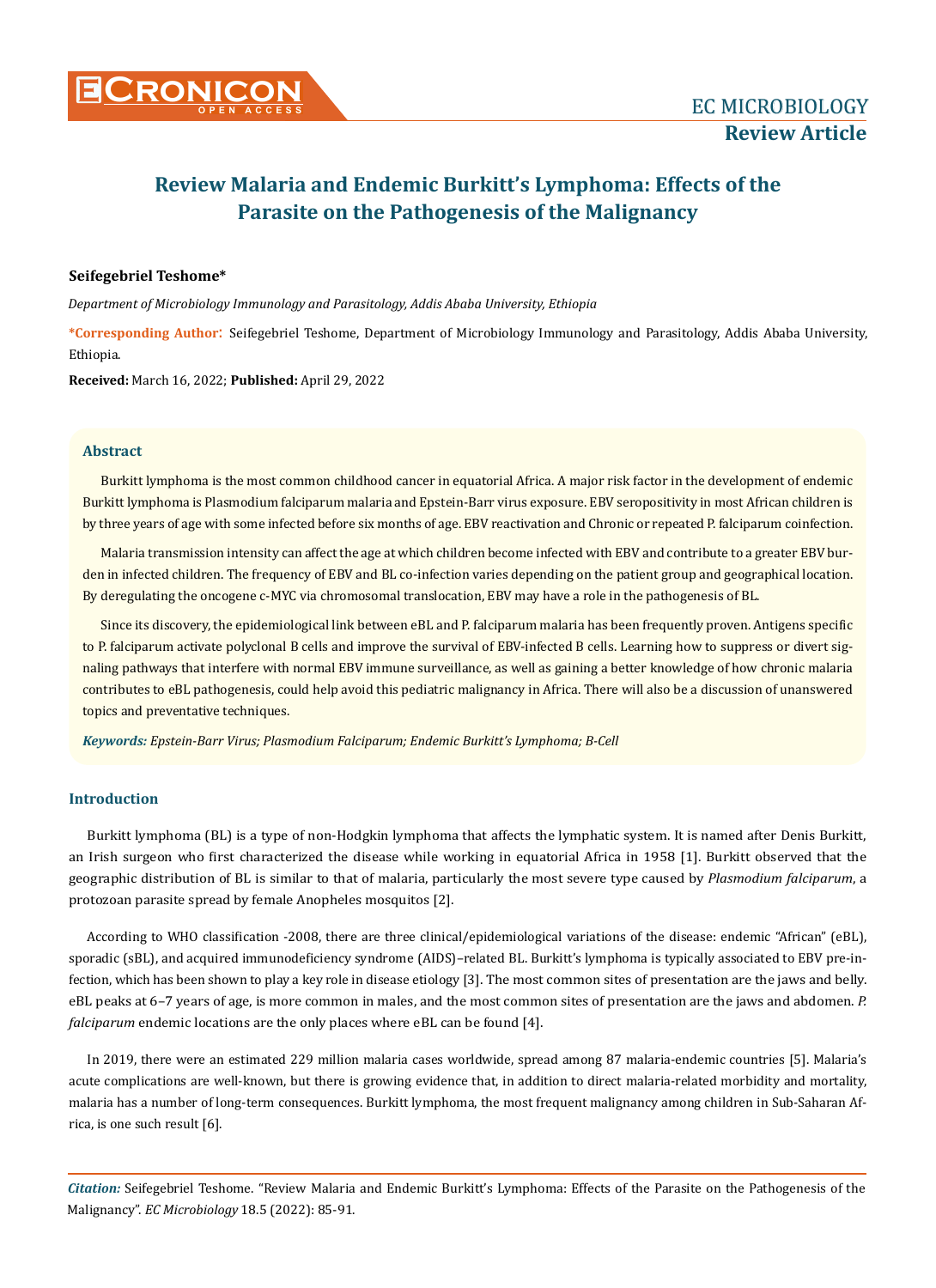Two proposed theories emerged from studies conducted to clarify the function of P. falciparum malaria in the eBL etiology. According to the first theory, *P. falciparum* malaria causes polyclonal B-cell proliferation and lytic Epstein-Barr virus (EBV) infection to reactivate, resulting in the expansion of latently infected B-cells and therefore increasing the risk of c-myc translocation. According to the second theory, EBV-specific T-cell immunity is harmed during *P. falciparum* malaria co-infection as a result of – or maybe as a result of – EBV rep-

lication, which finally leads to viral control loss [7].

Malaria and EBV co-infections are widespread in children living in high-risk eBL locations, despite eBL having a low yearly incidence of 1 - 5 per 100,000 children. Co-infection during primary EBV infection sets the basis for EBV latency dysregulation, and recurring malaria infections worsen EBV homeostasis and T-cell immunity, suggesting that Pf-malaria may play numerous roles in eBL pathogenesis [7].

In regard to the pathogenesis of eBL, the International Agency for Research on Cancer classified *P. falciparum* infection as a potential carcinogen (category 2A) [8]. In equatorial Africa, BL is the most common children cancer, accounting for 74% of all pediatric malignancies [9]. In Sub-Saharan Africa, nearly all BL harbors EBV, and tumor cells are latently infected, carrying the viral DNA as a clonal extrachromosomal episome [10].

#### **Malaria and endemic Burkett's lymphoma**

Malaria is a life-threatening disease caused by the protozoan parasite Plasmodium in many tropical and subtropical areas. *Plasmodium falciparum, Plasmodium malariae, Plasmodium ovale,* and *Plasmodium vivax* are the four Plasmodium species that cause human malaria. There are currently over 100 countries and territories where malaria transmission is a problem, with over 125 million foreign tourists visiting each year [11].

The parasite *Plasmodium falciparum* has also been linked to eBL. The start of endemic BL may be linked to the genetic complexity of *P. falciparum* malaria infections and the immunological response they elicit [12]. Malaria's function in eBL is due to malaria's massive impact on the immune system, which leads to a rise in EBV burden [13]. Malaria suppresses T cell responses, including those that target EBV (14). However, increasing EBV load and immunosuppression may not be enough to develop eBL. Malaria must be involved in the pathophysiology of eBL in some way [10].

The discovery that *P. falciparum* induces expression of the gene for activation-induced cytidine deaminase (AID), [15] an enzyme that is mainly expressed in germinal center (GC) B cells and plays a pivotal role in both immunoglobulin class switch recombination and somatic hypermutation for antibody maturation, has recently clarified the link between malaria and BL. Antibodies that protect against a variety of infections are produced by these two genetic pathways. On the other hand, abnormal AID expression, such as the c-myc translocation seen in BL, can be a risk factor for cell leukemias and lymphomas. The underlying mechanism of AID activation, as well as why BL is only associated with *P. falciparum* and not with other Plasmodium species, remained unknown [16].

The World Health Organization (WHO) classifies BL as a kind of hematological and lymphoid tissue malignancy [17]. B cells at various phases of development are hypothesized to give rise to the three clinical subtypes of BL. The MYC gene, which encodes for the c-myc protein transcription factor and is found on chromosome 8q24, governs cell proliferation, differentiation, and apoptosis, is required for BL development [18].

Burkitt's lymphoma was discovered throughout tropical Africa, with the exception of high altitudes and locations with a mild environment. The likelihood of occurrence was higher in places with more rainfall. These geographical and meteorological correlations pointed to a link with falciparum malaria. Burkitt's lymphoma continues to be the leading cause of childhood cancer in Africa [19].

*Citation:* Seifegebriel Teshome. "Review Malaria and Endemic Burkitt's Lymphoma: Effects of the Parasite on the Pathogenesis of the Malignancy". *EC Microbiology* 18.5 (2022): 85-91.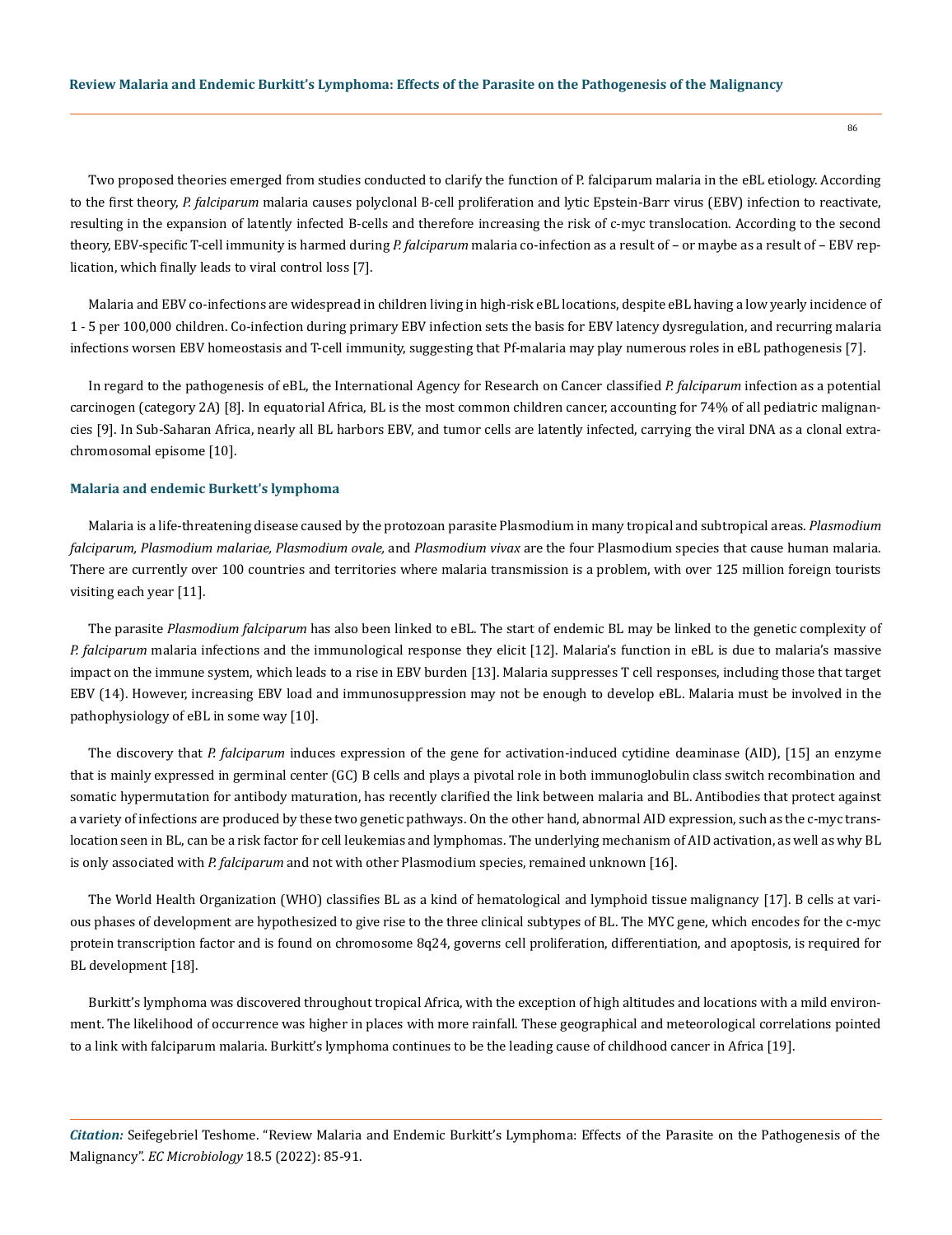BL is defined by abnormally high amounts of c-myc, which can be caused by a variety of causes, the most prevalent of which is translocation of chromosome 8's long arm (which contains the MYC gene) and chromosome 14's Ig heavy chain gene. Overexpression of c-Myc causes rapid B cell proliferation, which accounts for the BL tumor cells' rapid doubling time (between 24 and 48 hr) [20].

EBV is implicated in the pathogenesis of eBL, according to epidemiological studies, as nearly all eBL tumors are EBV-positive [21]. Furthermore, those who were infected early in life and had the greatest EBV antibody titres had the highest risk of acquiring the tumor. Only cycling memory B cells produce the EBV latent gene EBNA1, which has a gene expression pattern similar to that of BL tumor cells [22].

EBV may have a role in the pathogenesis of BL via deregulating c-MYC activity and clonal growth, as well as direct mutagenesis and immunological inactivation, allowing malignant clones to escape. Resting B cells are known to be transformed into latently infected lymphoblastoid cells by EBV. The immune system regulates the increase of the B-cell pool produced by co-infection with EBV; immunosuppression induced by illnesses like HIV and malaria could lead to prolonged stimulation of B-cells, increasing the chance of c-MYC translocation and other alterations [23].

## **Interaction between malaria, EBV and B-cell**

It's critical to remember that *P. falciparum* spends the most of its existence in the bloodstream, right in the middle of the immune system, in order to fully comprehend how the parasite and EBV interact. Immunosuppression, hyperactivation, and growth of atypical memory B cells are all promoted by Pf parasites, which modify host defenses. Subversion of immunity could possibly be aided by parasite genetic diversity. If this is the case, parasite genetic diversity could increase children's vulnerability to EBV infection or cause EBV reactivation in children with latent infection [24].

Almost everyone in the world is infected with the Epstein-Barr virus at some point in their lives. Once infected, the virus normally remains latent in the host for the rest of its life, causing no symptoms. However, this dormant EBV can reactivate and contribute to certain human malignancies, including Burkitt's lymphom [25]. The virus produces three different types of latencies (latency I, II, and III) based on the differential expression of EBV-specific genes, and throughout each program, the virus expresses a set of latency linked genes (Tempera I, Lieberman PM, 2014). The virus produces three different types of latencies (latency I, II, and III) based on the differential expression of EBV-specific genes, and throughout each program, the virus expresses a set of latency linked genes [26].

The fact that Pf-malaria infection occurs before eBL indicates a temporal relationship with EBV. The average age of eBL patients in malarious areas was 8.1 years, while it was 16.2 years in low-risk malarious areas. The greatest age-related incidence of eBL is when a child is between the ages of 4 and 9 [27,28]. Pf-malaria linked morbidity, mortality, and parasite density are highest at this age. Even though these children get their primary EBV infection before the age of three, it is highly rare for a child to acquire eBL before the age of two, implying that these co-infections need to interact for a long time to promote carcinogenesis [29].

## **The role of** *P. falciparum* **on the pathogenesis of eBL**

#### **Retinoid toxicity**

The fact that *P. falciparum* parasites selectively take vitamin A from the host in a parasitemia-dependent way, with absorption increasing with parasite maturation, is another possible hint to understanding the involvement of malaria in Burkitt's lymphoma. The parasite's biological processes appear to be dependent on vitamin A. [30]. As a result of the widespread distribution and release of vitamin A from damaged RBCs throughout the body, individuals who have had multiple episodes of malaria may be exposed to repeated toxic doses of retinoic acid (RA), the main biologically active metabolite of vitamin A, delivered by merozoite-stage P. falciparum emerging from the liver and entering the RBCs [31].

*Citation:* Seifegebriel Teshome. "Review Malaria and Endemic Burkitt's Lymphoma: Effects of the Parasite on the Pathogenesis of the Malignancy". *EC Microbiology* 18.5 (2022): 85-91.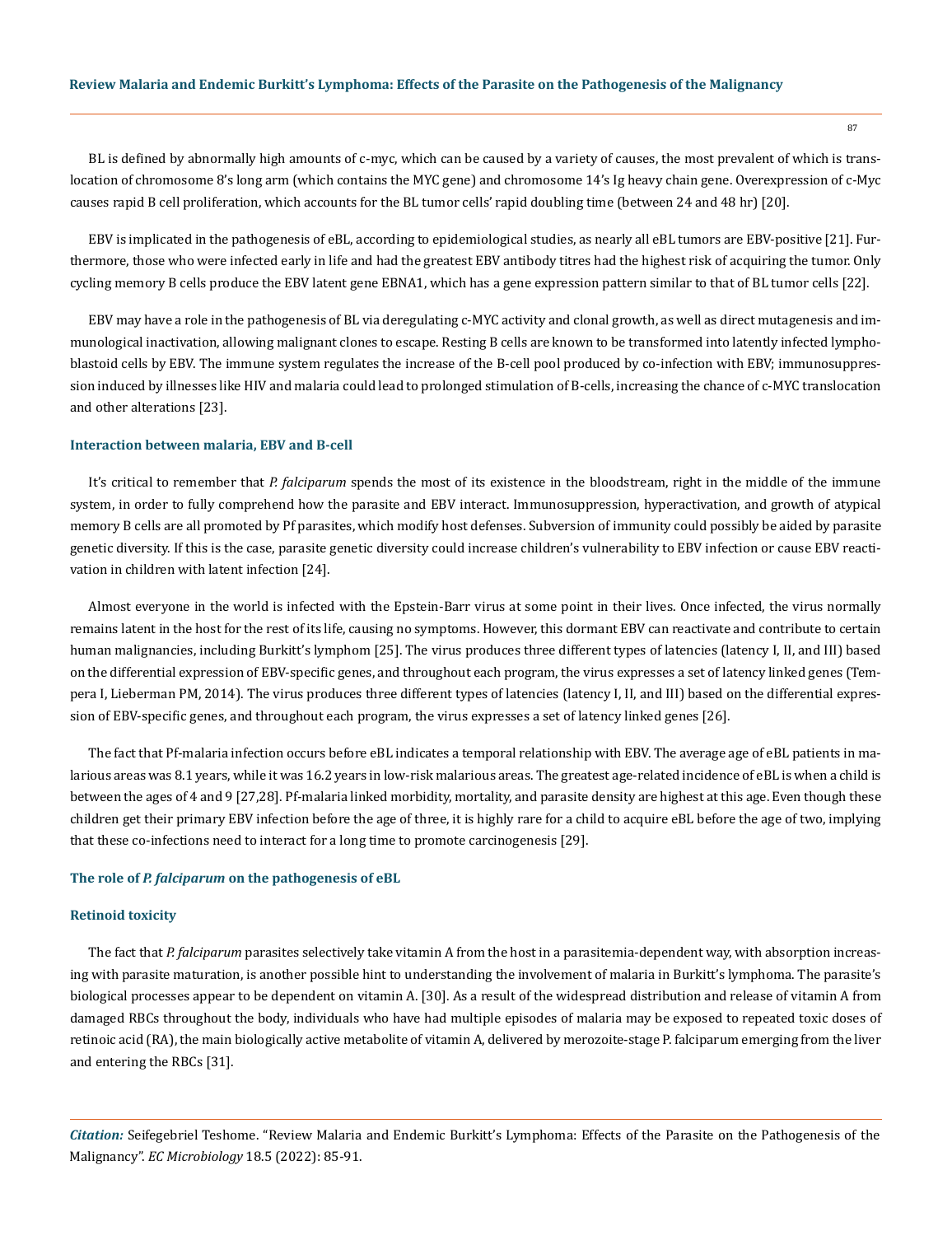It is believed that P. falciparum infection raises the risk of BL by increasing retinoic acid exposure to lymphatic tissue, which leads to EBV activation. Long-term exposure to high retinoid concentrations in lymphatic tissues may cause B-cell translocation and raise the risk of Burkitt's lymphoma [31].

# **Pf erythrocyte membrane protein 1 (PfEMP1)**

PfEMP1 is a P. falciparum-specific antigenic protein produced on the surface of infected red blood cells. The main polypeptide, PfEMP1, is an adhesin that allows erythrocytes infected with mature stages to stick in the microvasculature, sequester, and evade splenic clearance [32]. PfEMP1, a *P. falciparum*-specific protein, has been linked to polyclonal B cell activation and higher survival in recent research, leading to speculation of a possible relationship to eBL [33]. PfEMP1-like proteins are not found in other human pathogenic malaria parasite species [34].

# **Malaria's influence on B-cells**

Malaria appears to directly regulate B-cell differentiation as an immune evasion strategy, inhibiting the production of long-lived memory B-cells while permitting the generation of atypical short-lived memory B-cells [35]. Transitional B-cells are found in significantly higher numbers in the peripheral circulation of children with acute clinical malaria, and this subset is more susceptible to EBV infection than other memory B-cell subsets, as well as expressing elevated levels of microRNA, which is important in blocking B-cell differentiation. [36,37].

Infection with *P falciparum* grows a subset of immature transitional B cells *in vivo,* resulting in the activation of the activation-induced deaminase (AID), which causes alterations in immunoglobulin class switching [38]. *In vitro,* the cysteine-rich interdomain region 1 (CIDR1) domain of the Pf erythrocyte membrane protein 1 (PfEMP1) domain has been demonstrated to activate proliferation of B-cells from people who have never had malaria, selectively targeting memory B-cells and protecting them against apoptosis [14]. B-cell proliferation may thereby increase the EBV-infected compartment, but B-cell activation can reactivate latent EBV, which has been proven to boost AID activity directly [39].

## **Malaria deregulates EBV-specific T-cell immune**

EBV-specific T-cells inhibit viral replication and reduce the number of B-cells that are latently infected. EBV persistence is a balance between viral immune evasion mechanisms and control mediated by CD8+ and CD4+ T-cells specific to latent and lytic EBV antigens in immunological competent individuals [40,41].

The decrease of EBV-specific T-cell immunity was caused by both acute and chronic malaria infection. In comparison to children from a hypoendemic location, children 5-9 years old displayed decreased response to both lytic and latent EBV CD8+ T-cell epitope-peptides after recurrent Pf-malaria infections [42]. Pf-malaria co-infections during EBV latency establishment may have a deleterious impact on EBV-latent antigen specific T-cell lineage commitment, and recurrent Pf-malaria infections over time reduce EBV-lytic antigen-specific T-cell functional capacity [7].

#### **Conclusion**

Burkitt's lymphoma and other extremely aggressive lymphomas demand rapid attention and should begin therapy as soon as possible following diagnosis. BL is still primarily lethal in Africa, and diagnosis is still done clinically. In the West, BL treatment is highly effective now, with response and cure rates of > 90% for current regimens [43]. Long-term cure rates in Africa have remained low, with rates of 25 - 30 percent reported in the early days [44]. While poor outcomes may be attributable to a lack of resources and capacity, it's also probable that many cases go unnoticed or are detected late, and that once recognized and treated, patients drop out [45].

*Citation:* Seifegebriel Teshome. "Review Malaria and Endemic Burkitt's Lymphoma: Effects of the Parasite on the Pathogenesis of the Malignancy". *EC Microbiology* 18.5 (2022): 85-91.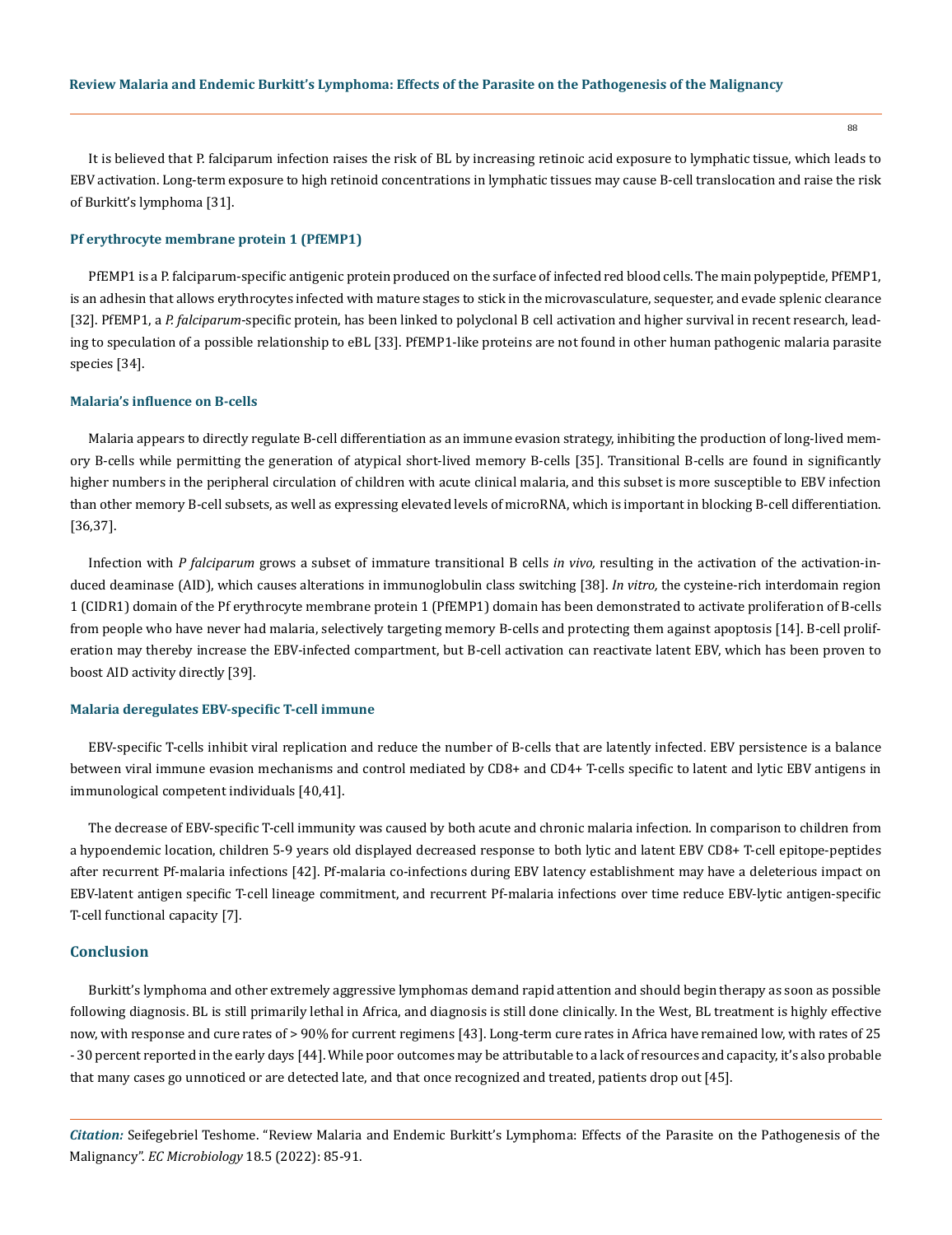Since its discovery, the epidemiological link between eBL and P. falciparum malaria has been frequently proven. Although the molecular details are yet unknown, *P. falciparum* infection appears to have an indirect and direct impact on eBL etiology [46].

Finally, malaria appears to play a number of roles in the development of eBL tumors, with EBV acting as the promotor and human mutations forming the backdrop. Pf parasites and EBV are acknowledged as co-factors in the origin of eBL on a biological level, although the precise mechanisms of interaction between Pf parasites, the B cell compartment, and EBV are unknown. Malaria-induced changes in B-cell differentiation, as well as the identification of alternate EBV reservoirs, have yet to be thoroughly studied. A better knowledge of the events that occur during Pf-malaria and EBV co-infections would aid in the development of eBL prevention measures. The risk of BL from malaria or EBV infection has not been estimated. Efforts to see if BL might be avoided by avoiding malaria or early EBV infection were abandoned.

# **Conflict of Interest**

The author has no competing interest.

## **Acknowledgements**

I would like to thank my department DMIP and Addis Ababa University. My sincere gratitude is also going to my colleagues, supervisors and families for all the support.

## **Bibliography**

- 1. [Burkitt D. "A sarcoma involving the jaws in African children".](https://pubmed.ncbi.nlm.nih.gov/13628987/) *British Journal of Surgery* 46 (1958): 218-223.
- 2. Chêne A., *et al*[. "A molecular link between malaria and Epstein–Barr virus reactivation".](https://www.ncbi.nlm.nih.gov/pmc/articles/PMC1891325/) *PLOS Pathogens* 3.6 (2007): e80.
- 3. Emmanuel., *et al*. "!!! INVALID CITATION !!! (Jaffe and Pittaluga, (2011).
- 4. [Magrath I. "The pathogenesis of Burkitt's lymphoma".](https://pubmed.ncbi.nlm.nih.gov/2166998/) *Advances in Cancer Research* (1990): 133-270.
- 5. [Organization WH. World malaria report 2020: 20 years of global progress and challenges \(2020\).](https://www.who.int/publications-detail-redirect/9789240015791)
- 6. Hämmerl L., *et al*[. "The burden of Burkitt lymphoma in Africa".](https://infectagentscancer.biomedcentral.com/articles/10.1186/s13027-019-0236-7) *Infectious Agents and Cancer* 14.1 (2019): 17.
- 7. Moormann AM., *et al*[. "The company malaria keeps: how co-infection with Epstein-Barr virus leads to endemic Burkitt lymphoma".](https://www.ncbi.nlm.nih.gov/pmc/articles/PMC3265160/)  *[Current Opinion in Infectious Diseases](https://www.ncbi.nlm.nih.gov/pmc/articles/PMC3265160/)* 24.5 (2011): 435.
- 8. Bouvard V., *et al*[. "Carcinogenicity of malaria and of some polyomaviruses". Elsevier \(2012\).](https://pubmed.ncbi.nlm.nih.gov/22577663/)
- 9. Parkin DM., *et al*. Cancer Epidemiology and Prevention Biomarkers 23.6 (2014): 953-966.
- 10. [Thorley-Lawson DA and Allday MJ. "The curious case of the tumour virus: 50 years of Burkitt's lymphoma".](https://pubmed.ncbi.nlm.nih.gov/19008891/) *Nature Reviews Microbiology* [6.12 \(2008\): 913-924.](https://pubmed.ncbi.nlm.nih.gov/19008891/)
- 11. Ashley EA., *et al*. Malaria 391.10130 (2018): 1608-1621.
- 12. Emmanuel B., *et al*[. "African Burkitt lymphoma: age-specific risk and correlations with malaria biomarkers".](https://www.ncbi.nlm.nih.gov/pmc/articles/PMC3042814/) *The American Journal of [Tropical Medicine and Hygiene](https://www.ncbi.nlm.nih.gov/pmc/articles/PMC3042814/)* 84.3 (2011): 397-401.
- 13. Moormann AM., *et al*[. "Exposure to holoendemic malaria results in elevated Epstein-Barr virus loads in children".](https://www.researchgate.net/publication/7959323_Exposure_to_Holoendemic_Malaria_Results_in_Elevated_Epstein-Barr_Virus_Loads_in_Children) *The Journal of Infectious Diseases* [191.8 \(2005\): 1233-1238.](https://www.researchgate.net/publication/7959323_Exposure_to_Holoendemic_Malaria_Results_in_Elevated_Epstein-Barr_Virus_Loads_in_Children)

*Citation:* Seifegebriel Teshome. "Review Malaria and Endemic Burkitt's Lymphoma: Effects of the Parasite on the Pathogenesis of the Malignancy". *EC Microbiology* 18.5 (2022): 85-91.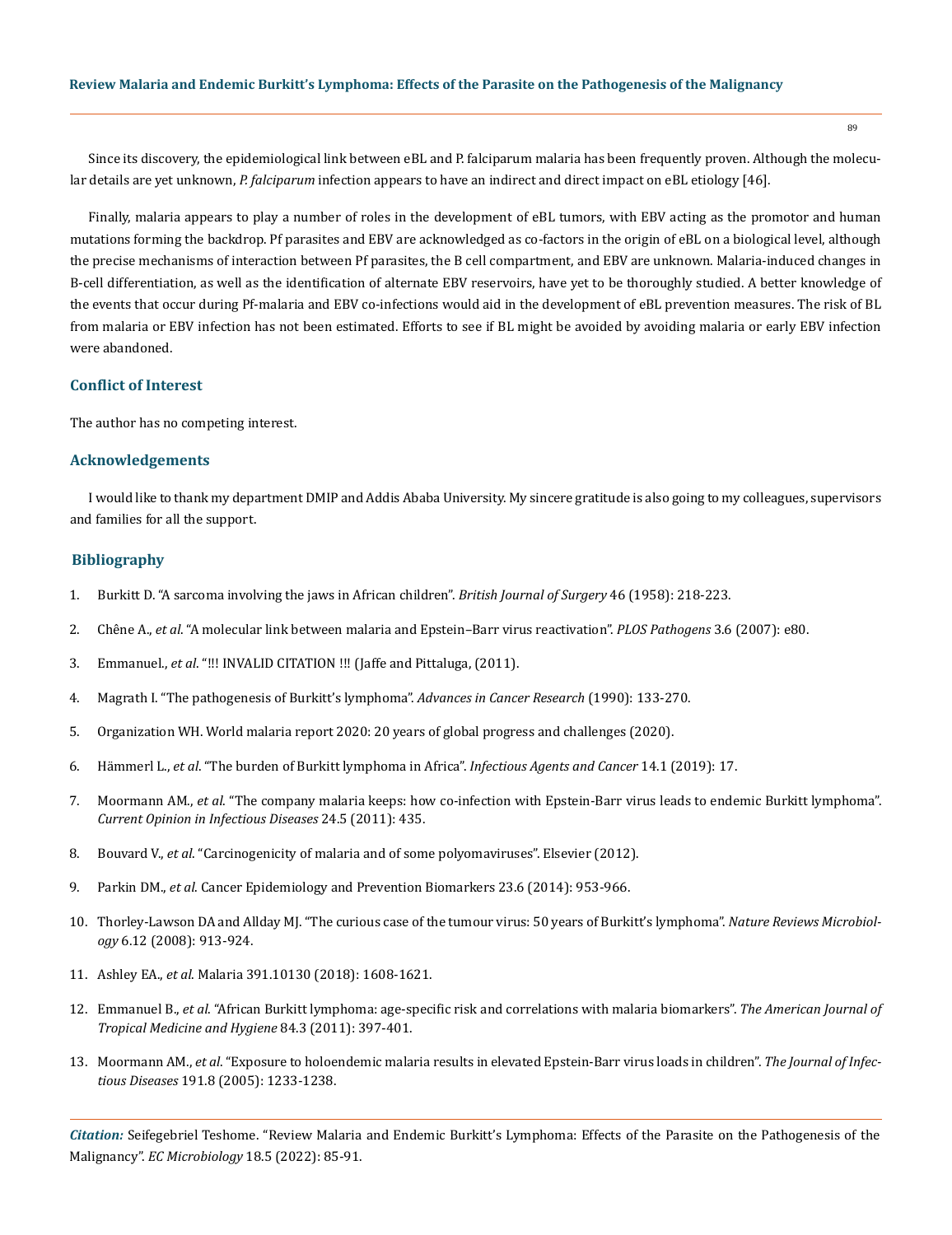# **Review Malaria and Endemic Burkitt's Lymphoma: Effects of the Parasite on the Pathogenesis of the Malignancy**

- 14. Donati D., *et al*[. "Identification of a polyclonal B-cell activator in Plasmodium falciparum".](https://pubmed.ncbi.nlm.nih.gov/15322039/) *Infection and Immunity* 72.9 (2004): 5412- [5418.](https://pubmed.ncbi.nlm.nih.gov/15322039/)
- 15. Thorley-Lawson D., *et al*[. The link between Plasmodium falciparum malaria and endemic Burkitt's lymphoma-new insight into a](https://www.ncbi.nlm.nih.gov/pmc/articles/PMC4721646/)  [50-year-old enigma 12.1 \(2016\): e1005331.](https://www.ncbi.nlm.nih.gov/pmc/articles/PMC4721646/)
- 16. Ramiro AR., *et al*[. AID is required for c-myc/IgH chromosome translocations](https://pubmed.ncbi.nlm.nih.gov/15315756/) *in vivo* 118.4 (2004): 431-438.
- 17. Jaffe ES. Pathology and genetics of tumours of haematopoietic and lymphoid tissues: Iarc (2001).
- 18. Kalisz K., *et al*[. "An update on Burkitt lymphoma: a review of pathogenesis and multimodality imaging assessment of disease presen](https://www.ncbi.nlm.nih.gov/pmc/articles/PMC6529494/)[tation, treatment response, and recurrence".](https://www.ncbi.nlm.nih.gov/pmc/articles/PMC6529494/) *Insights in to Imaging* 10.1 (2019): 56.
- 19. [Van Den Bosch C. "Is endemic Burkitt's lymphoma an alliance between three infections and a tumour promoter?"](https://pubmed.ncbi.nlm.nih.gov/15581545/) *The Lancet Oncology* [5.12 \(2004\): 738-746.](https://pubmed.ncbi.nlm.nih.gov/15581545/)
- 20. Schmitz R., *et al*. "Oncogenic mechanisms in Burkitt lymphoma". *[Cold Spring Harbor Perspectives in Medicine](https://www.ncbi.nlm.nih.gov/pmc/articles/PMC3904095/)* 4.2 (2014): a014282.
- 21. [Magrath IJBjoh. "Epidemiology: clues to the pathogenesis of Burkitt lymphoma 156.6 \(2012\): 744-756.](https://pubmed.ncbi.nlm.nih.gov/22260300/)
- 22. Hochberg D., *et al*[. "Demonstration of the Burkitt's lymphoma Epstein-Barr virus phenotype in dividing latently infected memory](https://pubmed.ncbi.nlm.nih.gov/14688409/)  cells *in vivo* [101.1 \(2004\): 239-244.](https://pubmed.ncbi.nlm.nih.gov/14688409/)
- 23. Orem J., *et al*[. "Burkitt\'s lymphoma in Africa, a review of the epidemiology and etiology 7.3 \(2007\).](https://pubmed.ncbi.nlm.nih.gov/18052871/)
- 24. Donati D., *et al*[. "Increased B cell survival and preferential activation of the memory compartment by a malaria polyclonal B cell acti](https://pubmed.ncbi.nlm.nih.gov/16920940/)vator". *[The Journal of Immunology](https://pubmed.ncbi.nlm.nih.gov/16920940/)* 177.5 (2006): 3035-3044.
- 25. Kohn C., *et al*. "Mechanism for long-term survival discovered". *Immunotherapy Weekly* (2002): 12-13.
- 26. Calderwood MA., *et al*[. "Epstein-Barr virus and virus human protein interaction maps".](https://pubmed.ncbi.nlm.nih.gov/17446270/) *Proceedings of the National Academy of Sciences* [104.18 \(2007\): 7606-7611.](https://pubmed.ncbi.nlm.nih.gov/17446270/)
- 27. Rainey JJ., *et al*[. "Spatial distribution of Burkitt's lymphoma in Kenya and association with malaria risk".](https://onlinelibrary.wiley.com/doi/10.1111/j.1365-3156.2007.01875.x) *Tropical Medicine and International Health* [12.8 \(2007\): 936-943.](https://onlinelibrary.wiley.com/doi/10.1111/j.1365-3156.2007.01875.x)
- 28. [Burkitt D and Wright D. "Geographical and tribal distribution of the African lymphoma in Uganda".](https://www.ncbi.nlm.nih.gov/pmc/articles/PMC1843867/) *British Medical Journal* 1.5487 [\(1966\): 569.](https://www.ncbi.nlm.nih.gov/pmc/articles/PMC1843867/)
- 29. Biggar RJ., *et al*[. "Primary Epstein-Barr virus infections in African infants. II. Clinical and serological observations during seroconver](https://pubmed.ncbi.nlm.nih.gov/212370/)sion". *[International Journal of Cancer](https://pubmed.ncbi.nlm.nih.gov/212370/)* 22.3 (1978): 244-250.
- 30. Mizuno Y., *et al*[. In-vitro uptake of vitamin A by Plasmodium falciparum 97.3 \(2003\): 237-243.](https://pubmed.ncbi.nlm.nih.gov/12803855/)
- 31. [Mawson AR and Majumdar SJIjoc. Malaria, Epstein-Barr virus infection and the pathogenesis of Burkitt's lymphoma 141.9 \(2017\):](https://pubmed.ncbi.nlm.nih.gov/28707393/)  [1849-1855.](https://pubmed.ncbi.nlm.nih.gov/28707393/)
- 32. Baruch DI., *et al*[. "Cloning the P. falciparum gene encoding PfEMP1, a malarial variant antigen and adherence receptor on the surface](https://pubmed.ncbi.nlm.nih.gov/7541722/)  [of parasitized human erythrocytes".](https://pubmed.ncbi.nlm.nih.gov/7541722/) *Cell* 82.1 (1995): 77-87.
- 33. Simone O., *et al*[. TLRs innate immunereceptors and Plasmodium falciparum erythrocyte membrane protein 1 \(PfEMP1\) CIDR1α](https://pubmed.ncbi.nlm.nih.gov/21620790/)[driven human polyclonal B-cell activation 119.2-3 \(2011\): 144-150.](https://pubmed.ncbi.nlm.nih.gov/21620790/)

*Citation:* Seifegebriel Teshome. "Review Malaria and Endemic Burkitt's Lymphoma: Effects of the Parasite on the Pathogenesis of the Malignancy". *EC Microbiology* 18.5 (2022): 85-91.